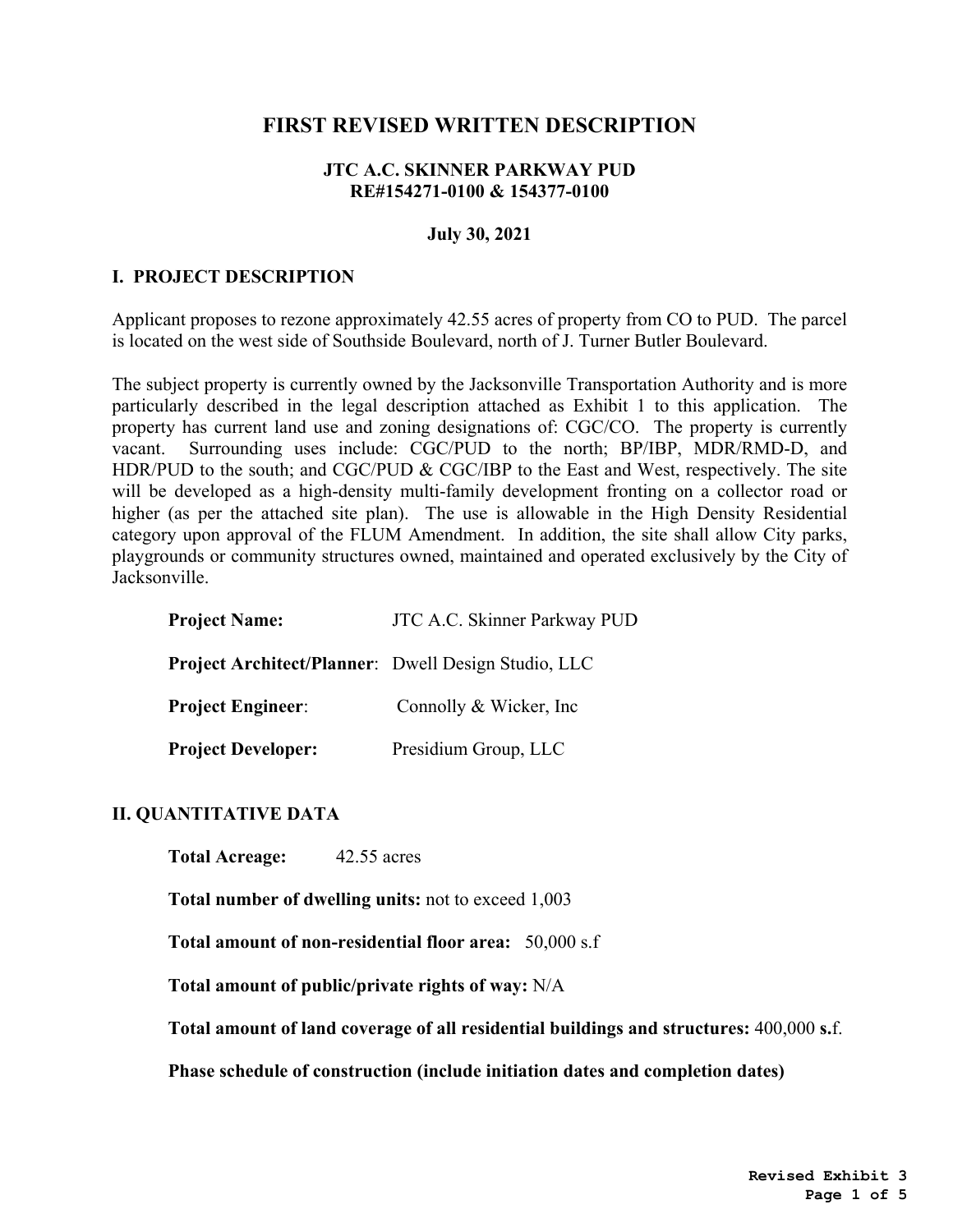Three phase construction 1st phase: 09/01/2021-09/01/2023 2<sup>nd</sup> Phase: 09/01/2023-09/01/2025 3<sup>rd</sup> Phase: 09/01/2025-09/01/2027

# **III. USES AND RESTRICTIONS**

#### **Parcel A (Phases I, II and III, as shown on the site plan)**

#### **A. Permitted Uses:**

- 1. Multiple-family dwellings
- 2. Townhomes
- 3. Assisted living facilities
- 4. Home occupations meeting the performance standards and development criteria set forth in Part 4
- 5. Essential services, including water, sewer, gas, telephone, radio, television and electric, meeting the performance standards and development criteria set forth in Part 4
- 6. Day care centers meeting the performance standards and development criteria set forth in Part 4

#### **B. Permitted Accessory Uses and Structures:**

Shall comply with §656.403

## **Parcel B (Phase IV, as shown on the site plan)**

1. Parks, playgrounds or community structures meeting the performance standards and development criteria of Part 4, owned, maintained and operated by the City of Jacksonville. All other uses are prohibited.

No amendment or change this written description as to Parcel B is authorized, without the written consent of the then owner of Parcel A. Parcel B is being provided to the City of Jacksonville by the developer of Parcel A for exclusive use as a public park. Failure to own, maintain or operate Parcel B as a public park shall require title to revert to the then owner of Parcel A.

#### **IV. DESIGN GUIDELINES**

#### **A. Lot Requirements:**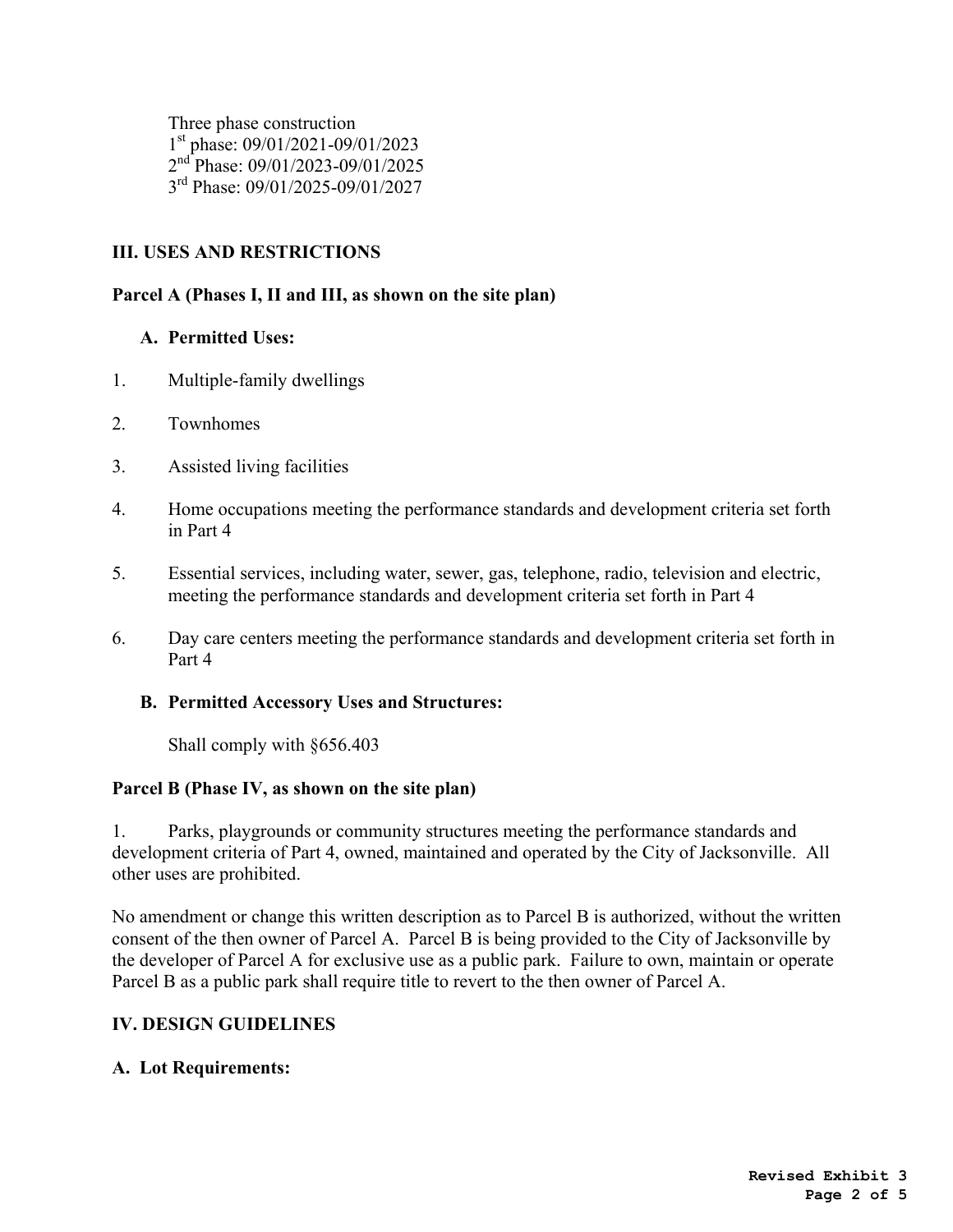- (1) *Minimum lot area:* 735 square feet for each unit not to exceed 60 units per acre
- (2) *Maximum lot coverage:* 80 percent
- (3) *Minimum front yard:* 20 feet
- (4) *Minimum side yard:* 5 feet
- (5) *Minimum rear yard:* 20 feet
- (6) *Maximum height of structures:* 65 feet

## **B. Ingress, Egress and Circulation:**

- (1) *Parking Requirements.* The parking requirements for this development shall be consistent with the requirements of Part 6 of the Zoning Code, except the ratio shall be 1.5 parking spaces per unit.
- (2) *Vehicular Access.*
	- a. Vehicular access to the Property shall be by way of A.C. Skinner Parkway, substantially as shown in the Site Plan. The final location of all access points is subject to the review and approval of the City's Traffic Engineer.
	- b. Within the Property, internal access shall be provided by reciprocal easements for ingress and egress among the driveways of the various parcels of the Property, if ownership or occupancy of the Property is subdivided among more than one person or entity.
- (3) *Pedestrian Access.*
	- a. Pedestrian access shall be provided by sidewalks installed in accordance with the 2030 Comprehensive Plan.
- **C. Signs.** For Each Phase
	- (1) Two (2) double faced or two (2) single faced signs not to exceed eighty (80) square feet in area for each face or sign and twenty (20) feet in height, which shall be a monument sign with Halo lighted letters.
	- (2) Directional signs shall not exceed four (4) square feet.
	- (3) Wall signs are to be cabinet structure with Halo lighted letters or individual channel Halo lighted letters not to exceed eighty (80) square footage.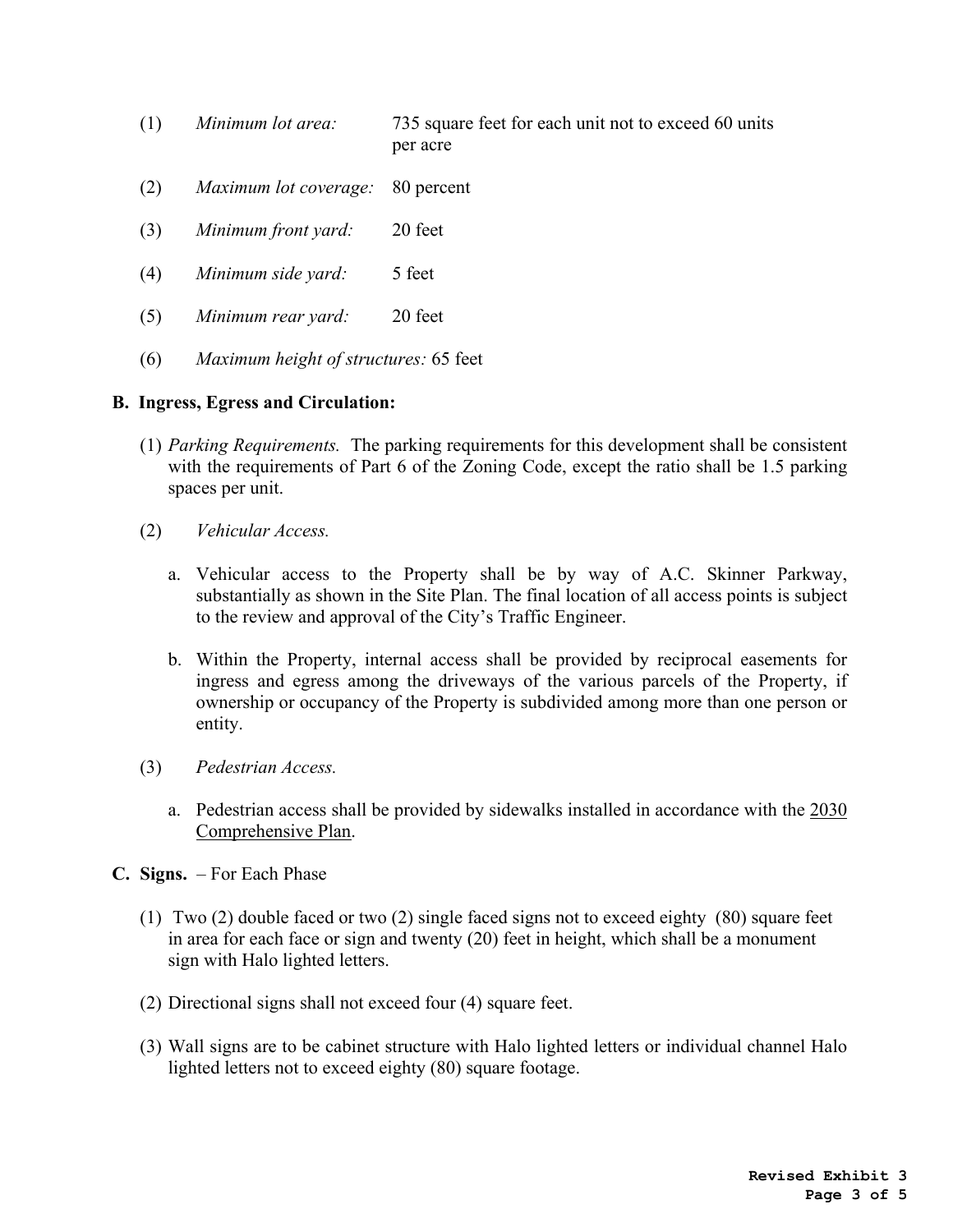## **D. Landscaping:**

The Property shall be developed in accordance with the requirements of Part 12 Landscape Regulations of the Zoning Code (however, landscape may be rearranged to meet development requirements) or as otherwise approved by the Planning and Development Department.

## **E. Recreation and Open Space:**

The site shall comply with the requirements of the Zoning Code for recreation and open space.

## **F. Utilities**

Water will be provided by JEA. Sanitary sewer will be provided by JEA. Electric will be provided by JEA.

## **G. Wetlands**

Wetlands will be permitted according to local, state and federal requirements.

## **VI. DEVELOPMENT PLAN APPROVAL**

With each request for verification of substantial compliance with this PUD, a preliminary development plan shall be submitted to the City of Jacksonville Planning and Development Department identifying all then existing and proposed uses within the Property, and showing the general layout of the overall Property.

## **VII. STATEMENTS**

## **A. How does the proposed PUD differ from the usual application of the Zoning Code?**

The PUD site plan provides for recreational activities for the entire community, not just those residents of the lands within the legal description. Additionally, the PUD allows for a phasing of uses providing housing needed in the area.

## **B. Describe the intent for the continued operation and maintenance of those areas and functions described herein and facilities which are not to be provided, operated or maintained by the City.**

The facilities will be operated and maintained by the owner, except as to those areas designated for the City park, which will be operated and maintained by the City.

# **VIII. JUSTIFICATION FOR PLANNED UNIT DEVELOPMENT CLASSIFICATION**